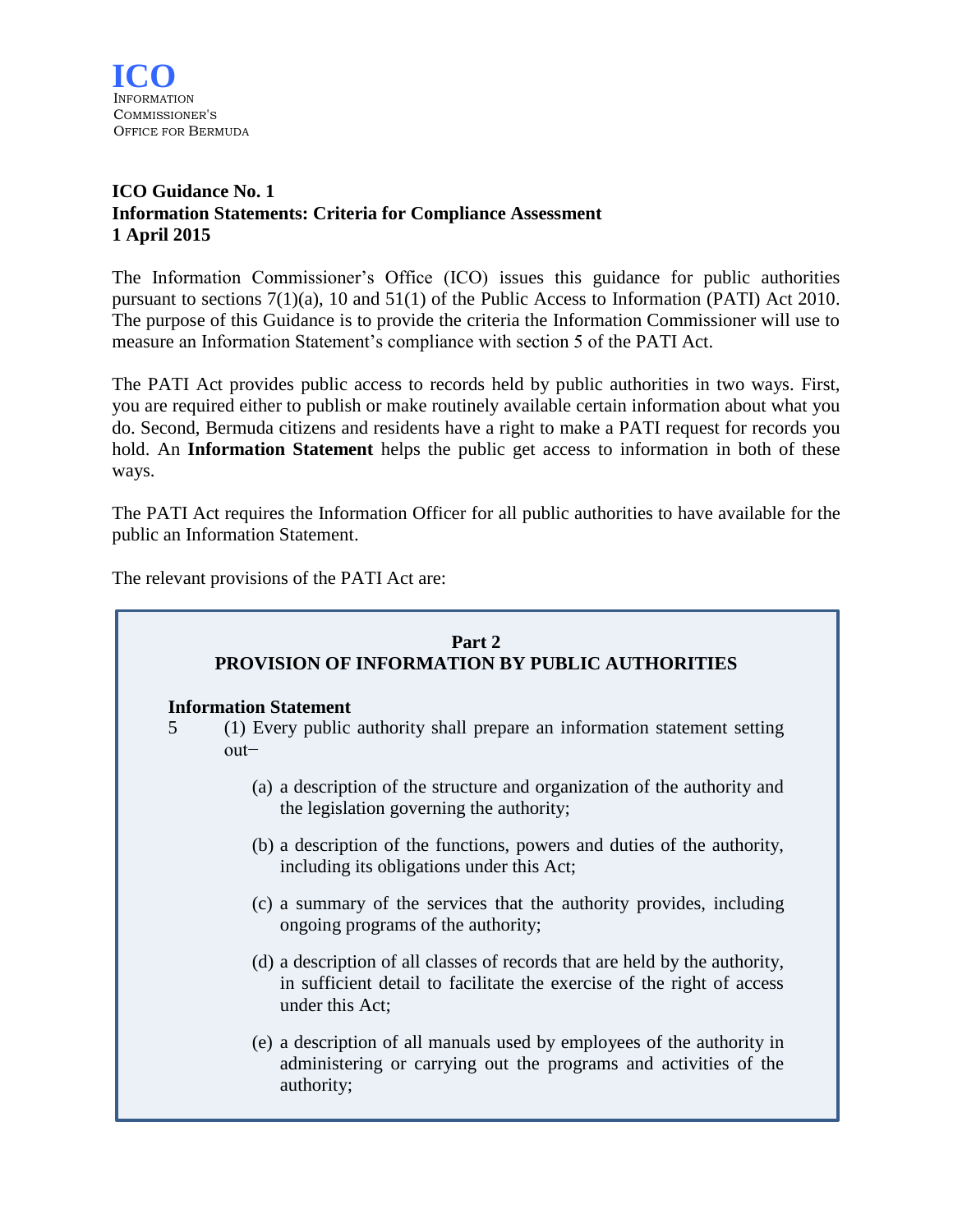|                                  | (f) a description of the policies, rules and guidelines used by the<br>authority to make decisions or recommendations in respect to any<br>person;                                                                                              |
|----------------------------------|-------------------------------------------------------------------------------------------------------------------------------------------------------------------------------------------------------------------------------------------------|
|                                  | (g) the name and contact information of the person designated by the<br>authority under section 62 [the Information Officer] as the person<br>to whom requests under this Act may be directed;                                                  |
|                                  | (h) any other information that the head of the authority considers<br>relevant for the purpose of facilitating access by the public to<br>information held by the authority; and                                                                |
|                                  | (i) any other information that may be prescribed.                                                                                                                                                                                               |
|                                  | (2) Every public authority shall update its information statement at least<br>once a year, and may do so more frequently.                                                                                                                       |
| reasonable times by-             | (3) Every public authority shall cause its information statement, as<br>updated from time to time, to be made available for inspection by the public at                                                                                         |
|                                  | (a) keeping copies at its principal office;                                                                                                                                                                                                     |
|                                  | (b) providing a copy to the Bermuda National Library and to the<br>Bermuda Archives; and                                                                                                                                                        |
|                                  | (c) making copies available electronically, including on any website of<br>the public authority.                                                                                                                                                |
| published.                       | (4) A public authority shall publish a notice in the Gazette indicating the<br>places where its information statement is available for inspection by the public,<br>including any web address of the public authority on which the statement is |
|                                  | (5) Every public authority shall provide a copy of its information<br>statement, as updated from time to time, to the Commissioner.                                                                                                             |
|                                  | $\ast$<br>$\ast$<br>*                                                                                                                                                                                                                           |
| <b>Saving for exempt records</b> |                                                                                                                                                                                                                                                 |
| 11                               | Nothing in this Part requires a public authority to publish or provide any<br>information that constitutes an exempt record under this Act.                                                                                                     |

# **What is the purpose of the Information Statement?**

The **Information Statement** is an important tool to help the public exercise their right to access records you hold. Having information available is only valuable to the public if they know what is available and how to access it. In your Information Statement, you should say what your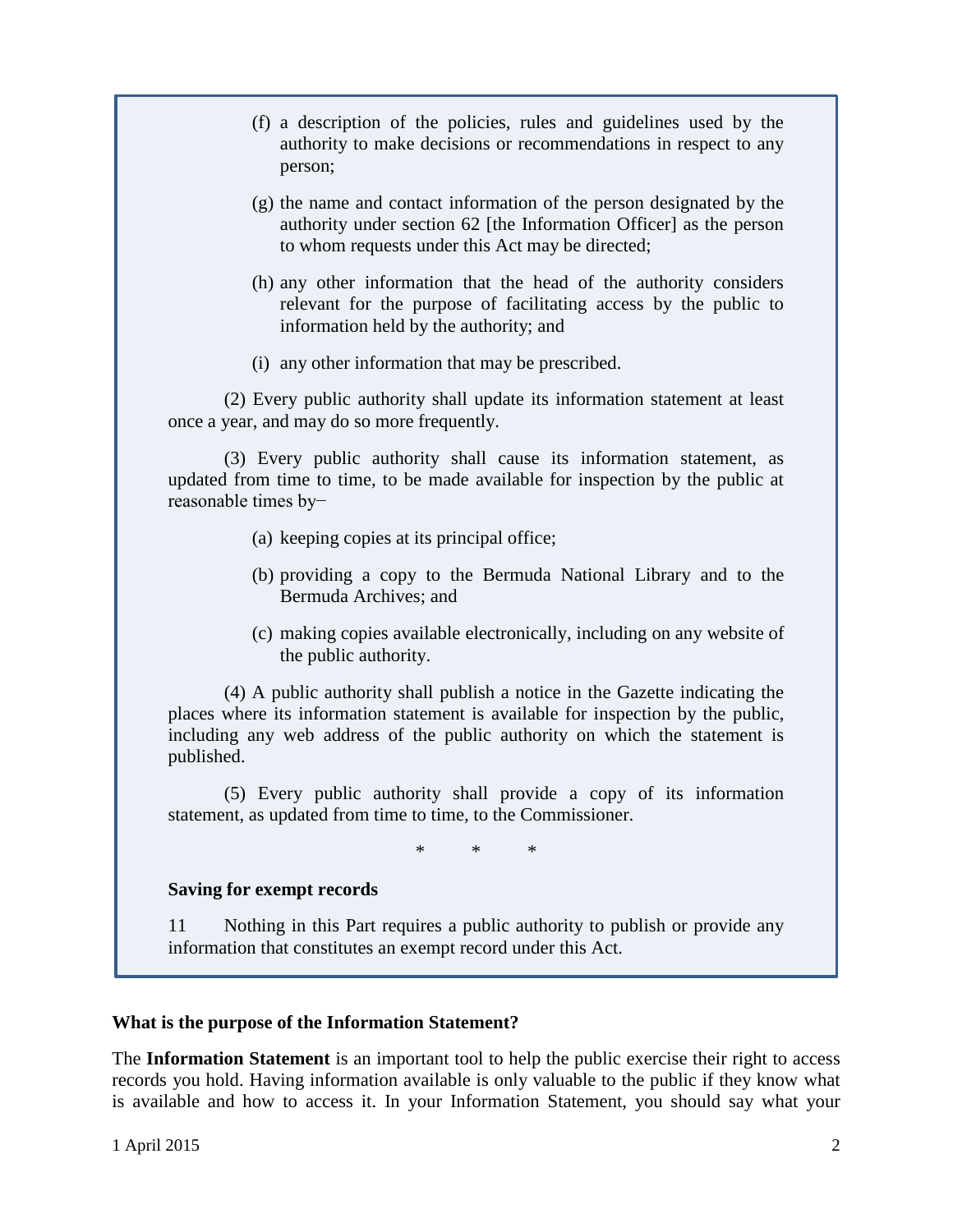public authority does, how it acts and makes decisions, what classes of records it holds and how to access information.

People will look at your Information Statement:

- to decide whether to ask your public authority for records because it does the work or handles the topic of interest to them;
- to learn about what classes of records you hold and which ones relate to that work or topic;
- to figure out if the information they want is routinely available to the public without needing to file a request for records under the PATI Act;
- to decide what specific records to request if a PATI Act request is needed, and;
- to learn your Information Officer's name and contact details.

A clear and thorough Information Statement can help people write a clearer request for you. This means that you will have an easier time understanding the request and identifying the specific records sought. A good Information Statement will also help people be more informed and better prepared to speak to you. This will make the public's access to records a more efficient process for everyone.

#### **What should the Information Statement include?**

At a minimum, the PATI Act requires eight types of information in your Information Statement:

#### **Structure, organization and legislation**

This section tells the public who you are and what you do. It should include the legislation that governs your work. If you have an organizational chart, it should be included but ensure that it is legible and includes all categories of staff. It is important that any abbreviations, acronyms, or specialist description or term used in the organizational chart are explained in plain language.

If your public authority has an advisory body or committee, please provide information about it and its members.

#### **Functions, powers and duties**

This section should give the public a plain language description of your work functions and duties. This may already be prepared for your annual report or other publication. Your Mission Statement and any strategic goals or organizational values should be included. Your description of your functions should explain the range and scope of what you do.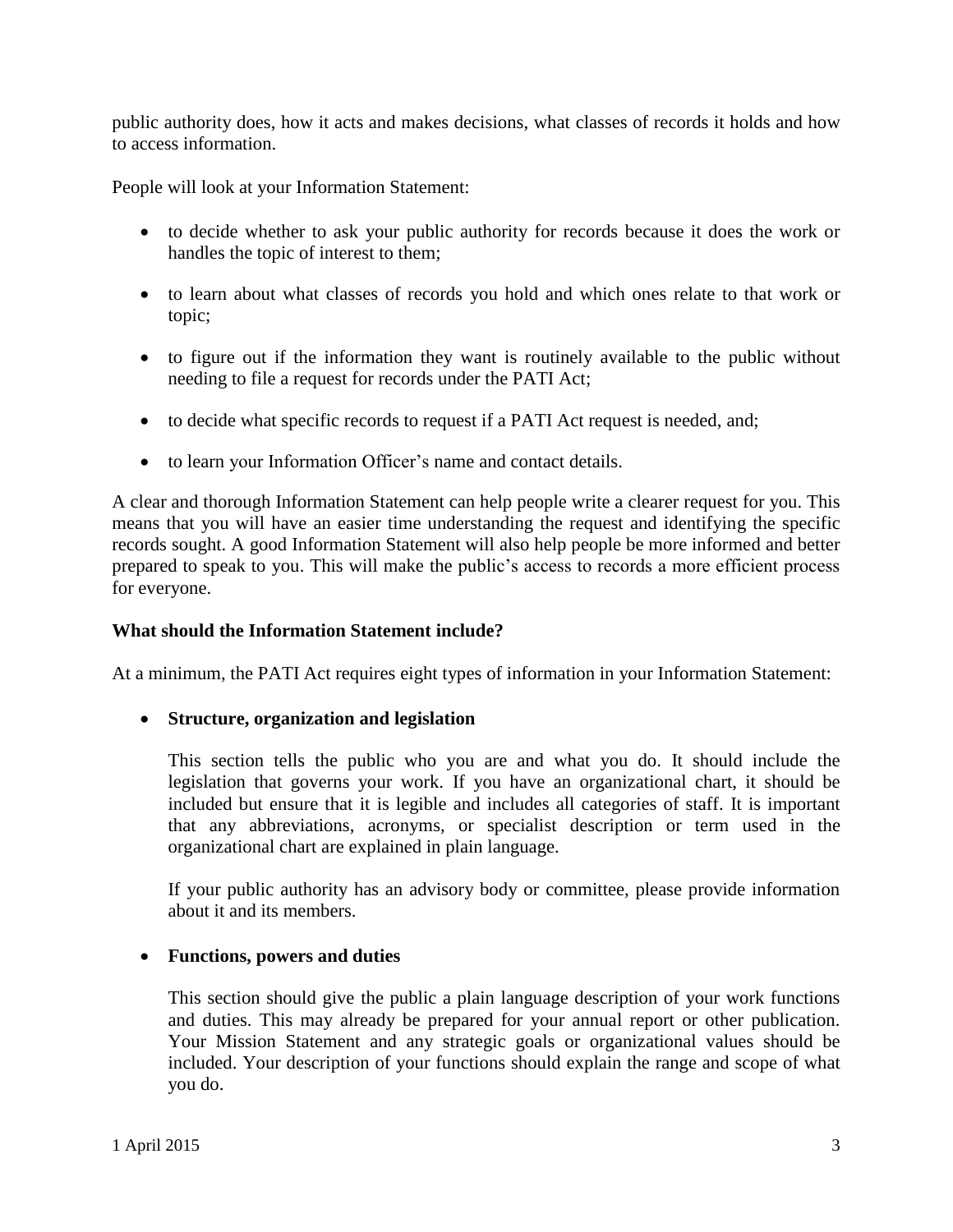When you describe your functions and duties (or your services and programmes below), include a description of your powers. Your description should adequately tell the public about the range and scope of your public authority's power that can affect them. For example, you should explain if your public authority grants licenses, issues approvals, determines benefits, imposes fines, conducts assessments and so on.

Every public authority also has incidental functions and powers to enable it to carry out its business. These include, for example, corporate functions such as human resources, public relations, property management and administering PATI Act requests. It is helpful during the implementation period of the PATI Act to remind the public of these functions. Include the records created to fulfill these functions in the "Classes of records held" section below. As time goes by and the public becomes more familiar with the records held by public authorities, it will no longer be necessary to include classes of records common to all public authorities.

# **Obligations under the PATI Act**

Every public authority's obligations under the PATI Act are the same. The Central Policy Unit's PATI Implementation Team has provided language for this section. It is reproduced in Appendix 1.

#### **Services and programmes**

This section should give the public a description of the services and programmes you offer. This information is most likely already included on your website or in brochures, annual reports and other existing publications.

#### **Classes of records held**

This section of the Information Statement is critical for helping the public understand what classes of records you hold. It is also likely the most difficult section to complete. You have probably already prepared information about your functions or services for annual reports or brochures.

But you may not have prepared a description of your classes of records before. The PATI Act requires the Minister, in consultation with the Information Commissioner and Archivist, to provide practice codes for records maintenance and management that will assist with this process. As of April 2015, we are drafting these practice codes and they are not yet available.

In the interim, the Information Commissioner will provide guidance for public authorities who are working towards achieving compliance with section 5(1)(d) of the PATI Act.

In reviewing the Information Statements for compliance during the implementation period, the Information Commissioner adopts two approaches for public authorities: one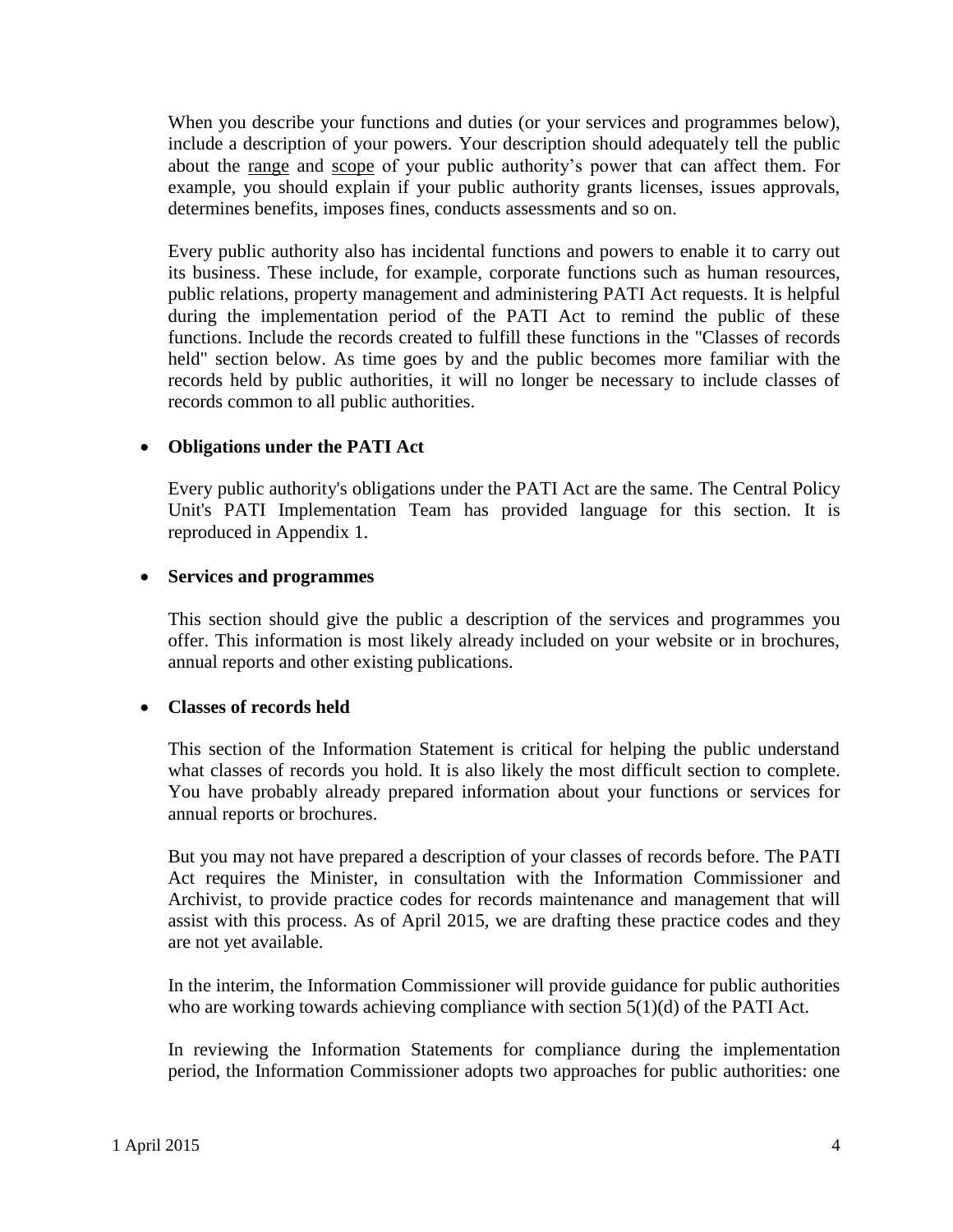for those who have their own central or uniform filing system in place, and one for those who do not have a uniform filing system yet.

The compliance standard that each public authority must work towards for section  $5(1)(d)$ is to list the classes, or sets, of all of your operational and administrative records, except for the manuals, policies, rules and guidelines listed in later sections of your Information Statement. For example, you might list a "Policy on Code Violations" as a manual in another section. Here, you should include the classes of operational records created when that policy is enforced. This might be described as a class of "Enforcement Records, including warning letters, violation notices, investigation records, compliance recommendations, sanctions notices, appeals and related records."

To comply with section 5(1)(d), you must list all of your classes, or sets, of records. This must also include the time period covered by those records, or your general records retention and destruction policy so the public knows if you might have what they seek.

# **Public Authorities with existing central filing systems:**

If you have a central or uniform filing system, this section should contain your "toplevel" folder descriptions for hard copy and electronic records. The "top-level" folder is at the top of your filing system structure and all other more specific folders are below it. You should give examples of or list the types of documents included in each class of records if needed to make the category clear for the public.

Also, the description should indicate the time period covered by the records and note where older records are kept if they are not destroyed according to your records management plan. Here are examples of hypothetical descriptions of classes of records:

- Student records: report cards, test assessments, school and activities photos, counselor notes, class assignments, course assignments, sports and enrichment program records and related materials. Retained for ten years; older records held by Archives.
- Building permits and related materials, such as maps, drawings, specifications and inspection reports. These contain information about construction companies, building locations, building materials and code violations for residential and commercial buildings. Dated 2000 to current; records prior to 2000 are held by Archives.
- Financial records: records related to the receipt, control and expenditure of public funds, including accounts payable, accounts receivable, grants, contributions and transfer payments, accounting standards and methods, budget submissions and reporting and related records. Records date back ten years; prior records destroyed according to department records management plan.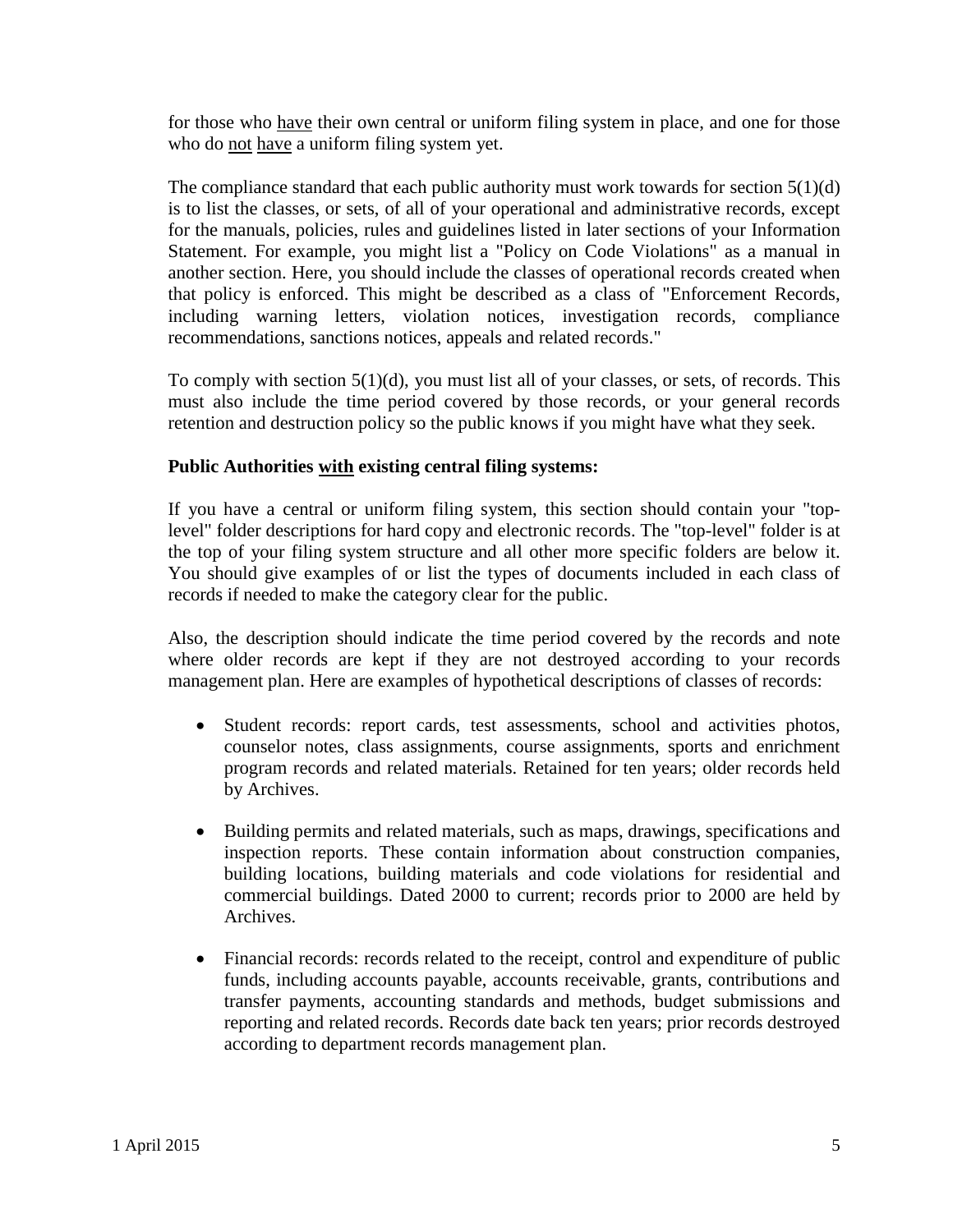This section should at least provide descriptions for the top-level folders in the filing structure. You may want to include the descriptions of the second-level folders instead, if you think it would be more helpful to the public and not overwhelming.

The time spent making this section clear and thorough, with helpful descriptions and time periods for the classes of records, will save you time explaining these details to the public. It will also help the public write careful and accurate requests for records under the PATI Act that you can understand more quickly and process more efficiently.

# **Public authorities without existing central or uniform filing systems:**

A central or uniform filing system is likely needed to facilitate compliance with some requirements of the PATI Act efficiently, unless you are very small public authority. These requirements include producing an Information Statement with descriptions of the "classes of records held" and conducting reasonable searches for requested records. It is also necessary for you to conduct an efficient search. Each Information Officer will need to have an overall understanding of the types of records the public authority holds so that you can conduct or direct a search. You can gain this understanding much more quickly and easily with a central or uniform filing system.

A central or uniform filing system is also consistent with the changing understanding that records held by public authorities are now a national resource.

The need to have a central or uniform filing system, however, exists in the context of Bermuda's current economic challenges. The majority of public authorities do not have access to additional staffing, time or financial resources to devote exclusively to this task, which will take a great deal of time and resources.

Taking these considerations into account, the Information Commissioner recognizes that some of the Information Statements will need additional work in order to comply with the requirement to describe the "classes of records held."

For these public authorities, the Information Commissioner will work with the Information Officer to develop an individualized schedule for reaching compliance specifically for that public authority. The goal will be to describe the full range of the broad categories of records held, along with the time period covered by those records. See the description above of the "top-level" folders in a filing system.

The most important thing is that your Information Statement gives the public an understanding of the range of your classes of records.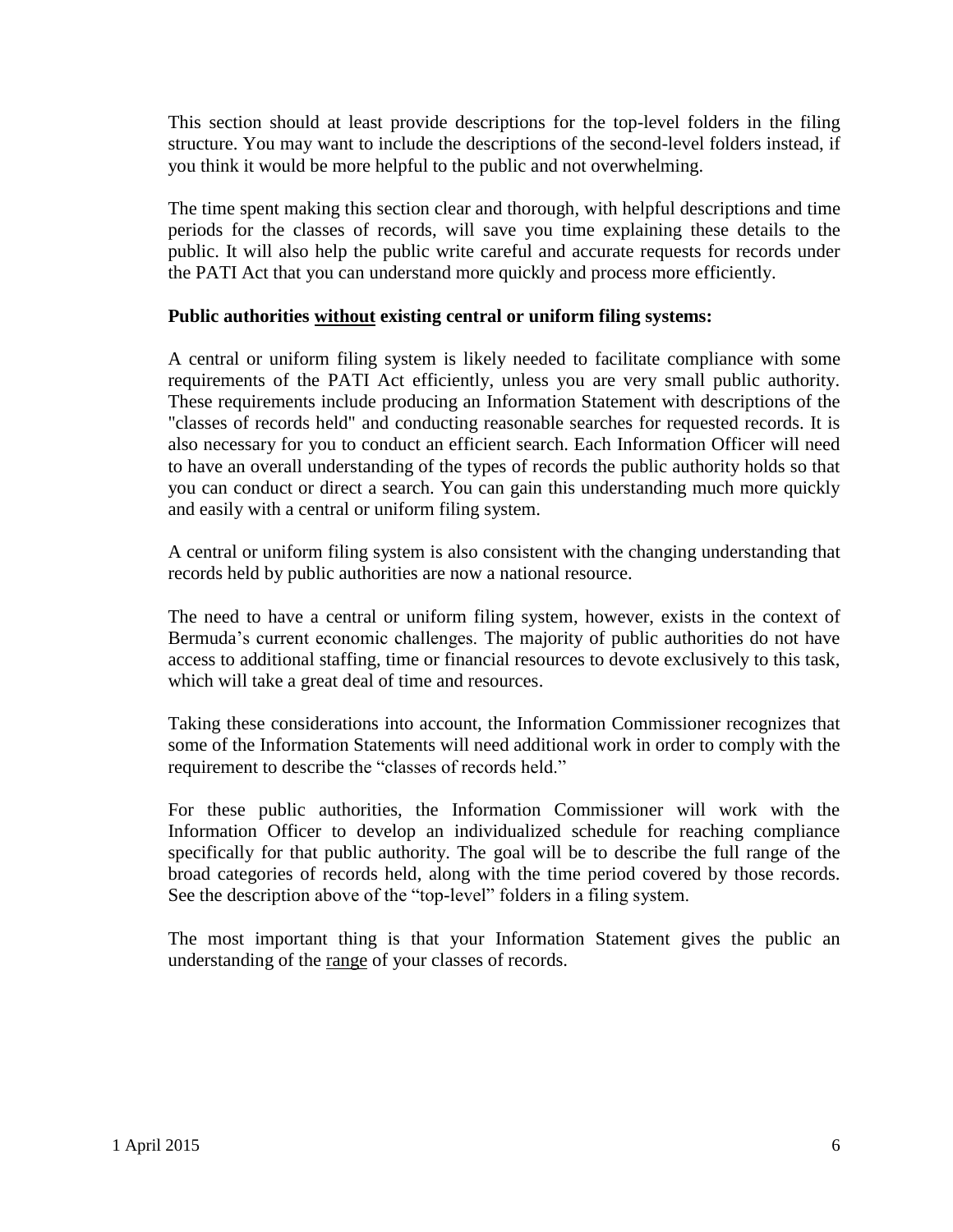### **Records maintenance and management plans, uniform filing systems and the requirements for processing a PATI Act request**

When it is time to process a PATI Act request, the PATI Regulations require you to "make reasonable efforts to locate a record that" someone has requested access to. This is sometimes referred to as conducting a "reasonable search."

Also, when deciding whether a request will create an unreasonable interference or disruption of other work, you can consider the time it takes to identify and locate a record "within the public authority's filing systems." But you are not allowed to take into account the time it takes to locate a misfiled record, or the time it takes to locate a record if your filing system "ought reasonably" to have indicated where the file was located, but it did not.

Both of these requirements under the PATI Act are affected by the quality of your records maintenance and management plan, and filing system. For example, a poor or non-existing uniform filing system may not identify where a record is located, even though it "ought reasonably" should have. If so, the burden might be placed on the public authority to devote additional time to locating a record.

The next two sections of your Information Statement reveal to the public what is sometimes called the "hidden law" of a public authority. This includes the administrative and operational manuals, and the decision making documents such as policies, rules and guidelines. Together, these records explain to the public the internal criteria that determine how and why your public authority does what it does. It is the information that assists the public authority in carrying out its functions and exercising its power.

# **Administrative and operational manuals**

This section should include a description or list of your administrative and operational manuals staff use to administer and carry out the programmes and activities of the public authority. This will include procedural manuals, instructions and protocols for delivering your functions and responsibilities.

Administrative manuals refer to manuals for activities common to all public authorities, such as human resources, technology, finance, public relations and administering PATI Act requests. Operational manuals refer to manuals for carrying out activities specific to your mandate or programmes. These will be unique to each public authority.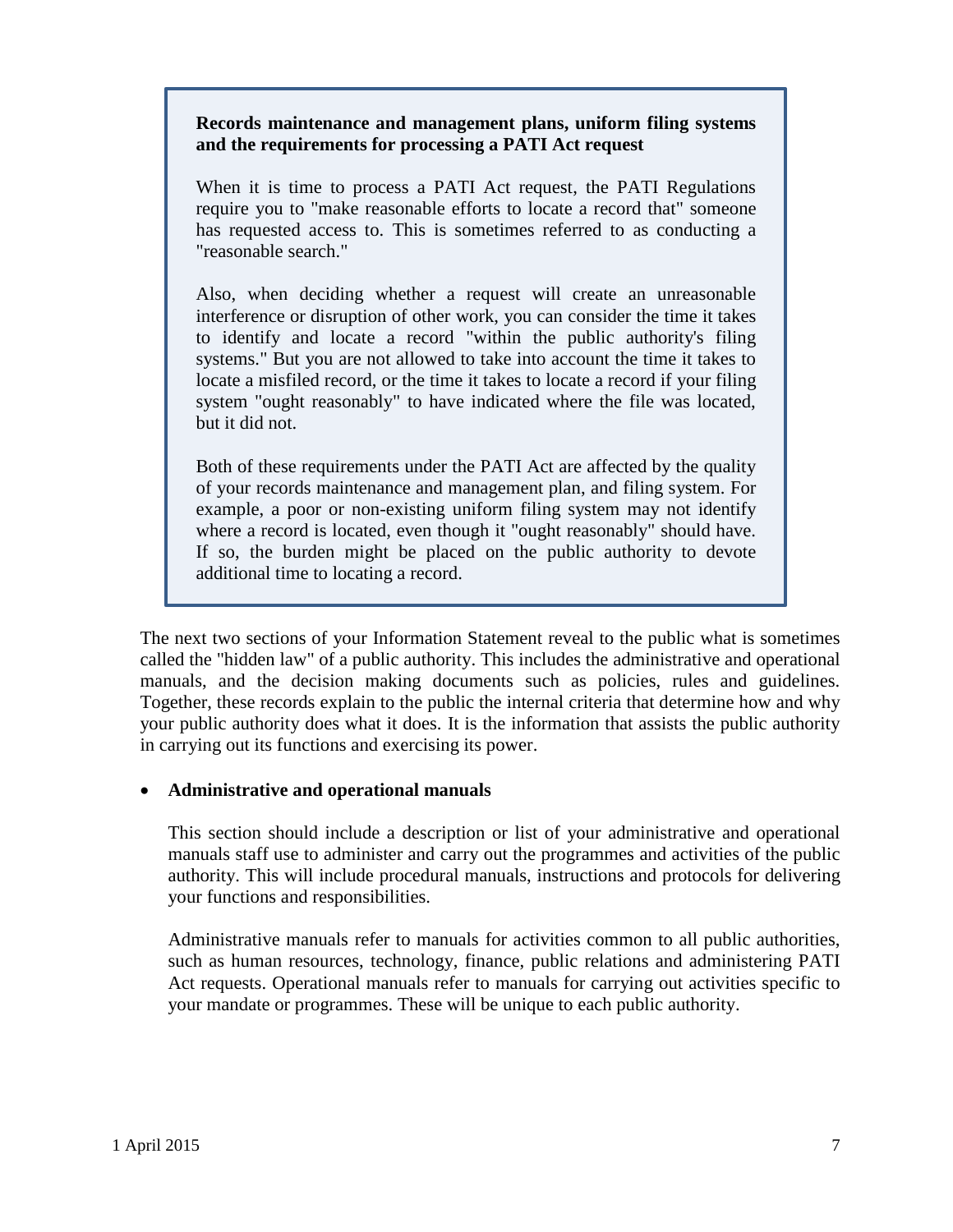### **Decision making policies, rules and guidelines**

This section should include the documents that guide decision making. They may include rules, precedents, policy guidance, codes, decision templates, model letters, training packages or checklists.

You should also include any process you have for advice, feedback or consultation with the public when setting your policies and practices.

# **Information Officer's details**

This section provides the name and contact details for the Information Officer.

Some public authorities have included information for "Deputy Information Officers" and other additional personnel. It is fine to include these individuals on the Information Statement. It reflects a commitment to provide adequate support and staffing to comply with the PATI Act.

Just keep in mind that the PATI Act requires a public authority to designate one of its officers as the Information Officer. This individual will be viewed as responsible for the duties of this position, regardless of any delegated responsibilities or work.

# **Other information helpful to the public's right to access information**

This section should include any other information relevant to your public authority that will help facilitate the public's right to access information. This could include any electronic or physical reading room for disclosed records that you have available. If you have not already included information about your annual reports, other regular publications or other information available on your website, you should list it here.

#### **Any other information that is prescribed**

Here, you should indicate any other information that you are required under the PATI Act or other laws to make routinely available to the public. This will help the public know what records they can get from you without having to resort to a request for records under the PATI Act.

The PATI Act prescribes that you make certain other information routinely available. When asked, you must provide your quarterly expenditures and your log of the access requests under the PATI Act. It further requires that you publish in the Gazette on a regular basis the details of any contract valued at \$50,000 or more.

Include any other classes of information that you are required to make routinely available to the public under other legislation.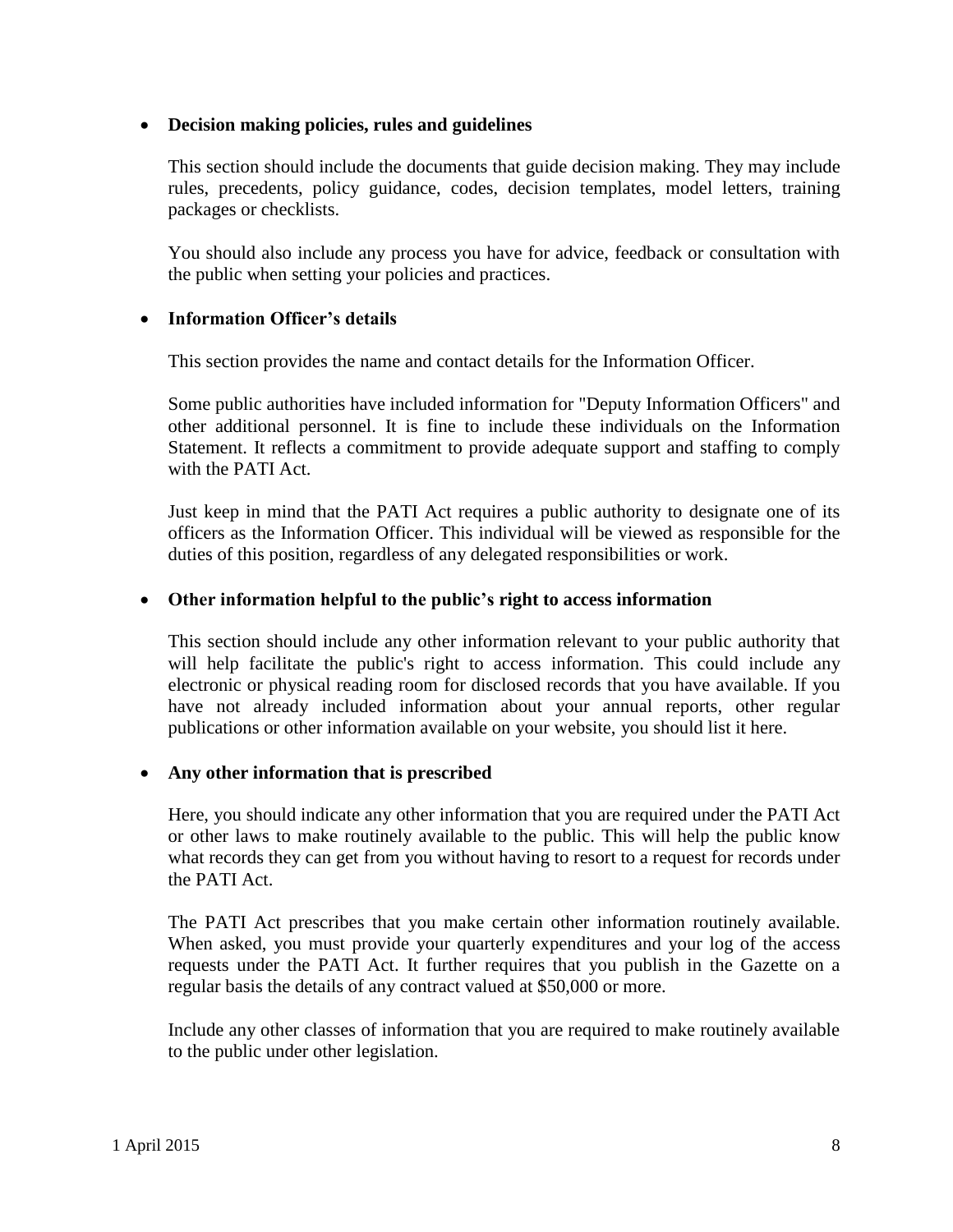# **The Information Statement template**

It will be helpful if you follow the template for Information Statements provided by the Central Policy Unit PATI Implementation Team. It will promote consistency across public authorities and make it easier for the public to access records.

# **Taking advantage of the "Introduction"**

The PATI Act creates a new culture of openness in our country. It introduces the idea that records held by public authorities are a national resource for all of us. The Introduction to your Information Statement is a chance for you to stress your public authority's contribution to this shift. You can share your commitment to openness, good governance and transparency. You can explain how your Information Statement is intended to help the public access records that you hold.

You can explain that some information is routinely available, without having to use a request for records under the PATI Act.

You may have chosen to introduce the idea that you may not be able to share some information because it would be likely to cause harm to one of the interests protected under the PATI Act. These interests are listed in the PATI Act's "exemptions." Exemptions are the only permissible reasons that allow a record or information to be exempt from the disclosure requirement. You can state that you will apply the exemptions reasonably. And when required, you will carefully consider the "public interest test" to determine if the exemption applies by balancing the benefit to the public's interest from disclosure against the harm that would be caused.

You can stress your commitment to facilitating the public's access to information fairly, efficiently and accurately.

#### **What "exempt" information can I leave off the Information Statement?**

The PATI Act does not require you to include in your Information Statement any manuals, classes of records or other information that are exempt under the PATI Act. But it is difficult to determine with certainty that a record is exempt prior to receiving requests.

When in doubt, you should include the manual or description of the class of records in your Information Statement. It does not mean that a record will be disclosed when someone files a PATI Act request. But it acknowledges that it is too early to say whether the exemption applies.

The uncertainly is created by the need to apply the "public interest test" to a specific PATI Act request before determining whether an exemption applies. You cannot decide the impact of the public interest test on an exemption in the abstract. You can only decide it in the context of an actual request.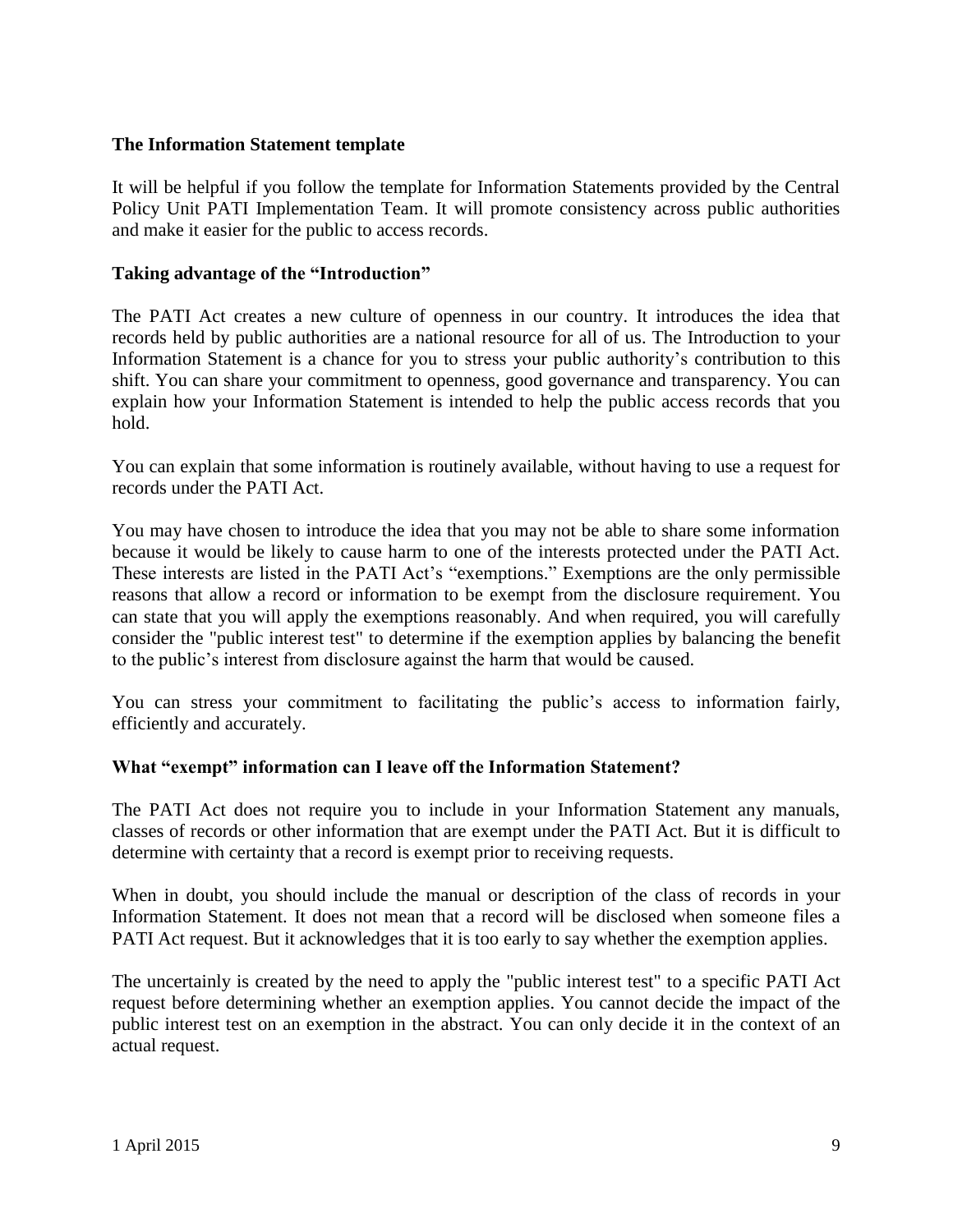At this time, the classes of records or information that you may omit from your Information Statement are only (1) those to which the PATI does not apply at all or (2) those that are absolutely exempt under the PATI Act. Remember, this is for omitting an entire class of records from even being listed in your Information Statement.

# **1. Records to which the PATI does not apply at all**

First, separate from the use of exemptions, section 4 of the PATI Act states that it does not apply to:

- records related to the exercise of judicial or quasi-judicial functions by any court, tribunal or other body or person, or
- records obtained or created by the following public authorities in the course of carrying out their functions:
	- o Office of the Auditor General
	- o The Human Rights Commission
	- o Office of the Information Commissioner
	- o Office of the Ombudsman
	- o Department of Public Prosecutions
	- o Attorney General's Chambers
	- o Department of Internal Audit

The PATI Act does apply, however, to records related to general administration held by these public authorities. No public authority is itself exempt from the PATI Act; only certain records held by that public authority are excluded from the PATI Act's application. Each of these entities does need to prepare an Information Statement.

#### **2. Absolute Exemptions**

Second, sixteen exemptions from disclosure are currently available under the PATI Act. Of the sixteen exemptions, twelve are subject to the public interest test to determine whether the exemption is applicable. This means that even if you find that an exemption initially applies to the information, you must then balance the benefit to the public interest against the harm that would be caused by disclosure. If the benefit outweighs the harm, the exemption is inapplicable.

The implications of this process mean that in the abstract, you cannot determine whether or not an exemption would apply unless you are considering one of the four "absolute" exemptions that are not subject to the public interest test. The absolute exemptions are for:

- Records related to international tax agreements, but this does not include some records containing purely statistical, technical or scientific material;
- Cabinet documents, but this does not include some records containing purely statistical, technical or scientific material;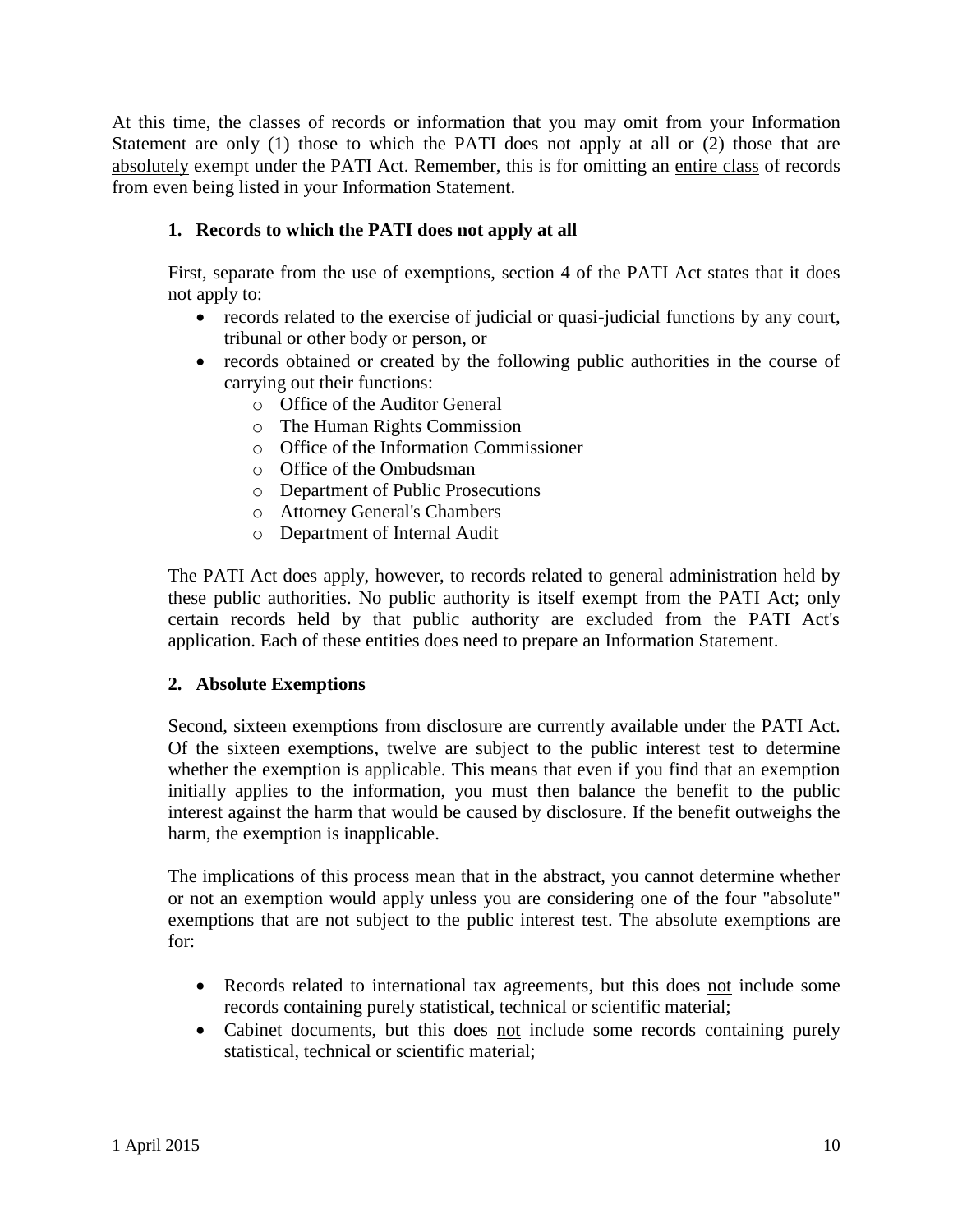- Records whose disclosure could reasonably be expected to be in contempt of court or contrary to an order made by a court, tribunal or other judicial body, or an infringement of parliamentary privilege; and
- Records whose disclosure is prohibited by any statutory provision other than the PATI Act.

The PATI Act also makes clear that records protected by legal professional privilege held by the Attorney General or the Director of Public Prosecutions are considered exempt records and not subject to disclosure of any kind, to the extent that the PATI Act is applicable to these records at all.

Unless you are dealing with a class of records that are (1) not subject to the PATI Act at all or (2) unquestionably fall within an absolute exemption, you should include a description of the class of records in your Information Statement. This is true even if you think you would rely on an exemption if you received a request under the PATI Act for that record.

#### **For additional information, you may contact the ICO:**

Information Commissioner's Office Contact: Gitanjali S. Gutierrez [gsgutierrez@ico.bm](mailto:gsgutierrez@ico.bm) Tel: 294-9181 Ext: 3397